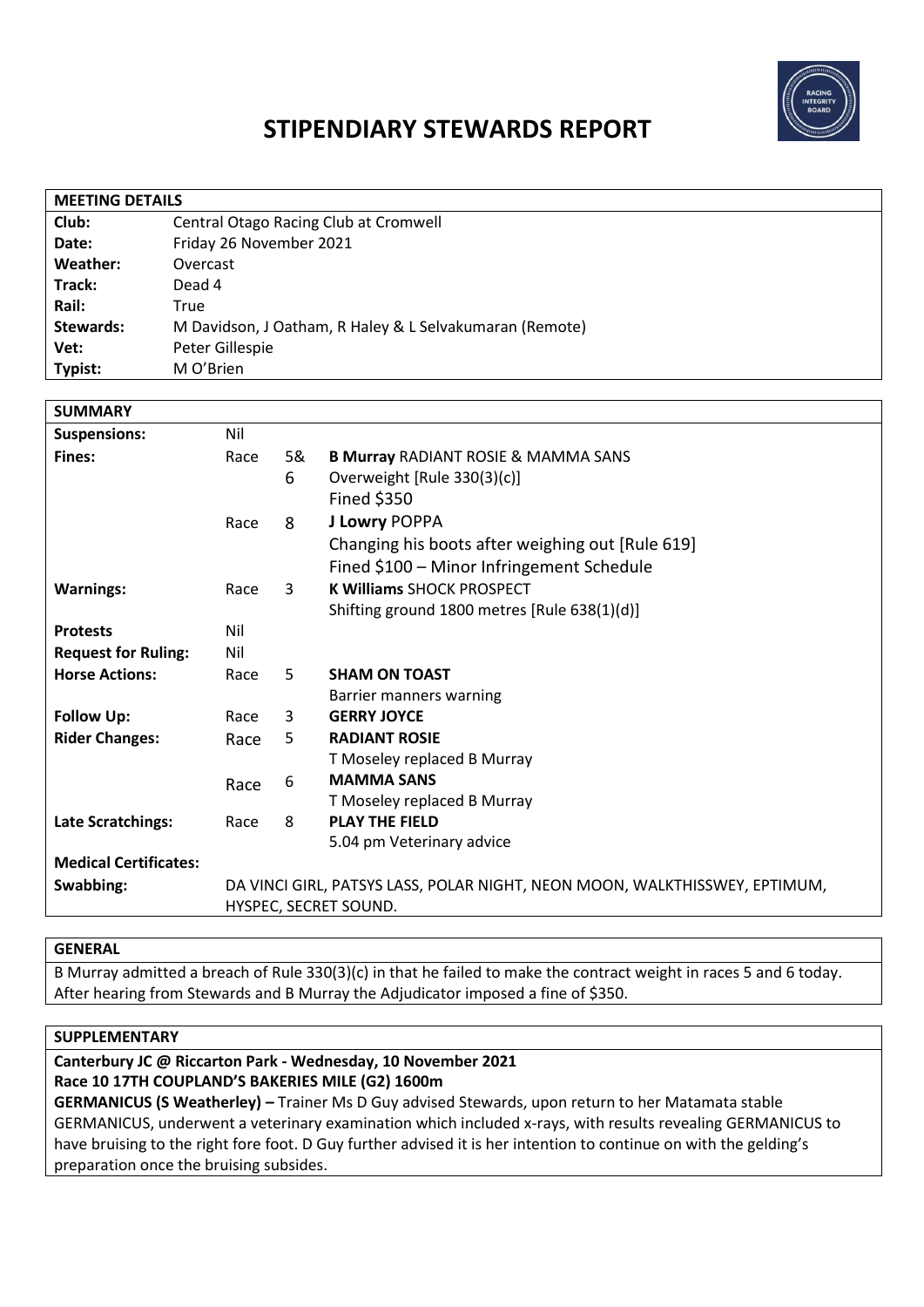#### **Riccarton Park @ Riccarton Park - Saturday, 13 November 2021 Race 8 BARNESWOOD FARM 49TH NZ 1000 GUINEAS (G1) 1600m**

**THERE YOU GO (K Asano)** – Stable representative Mr D Williams advised Stewards, the stable was satisfied with the post-race condition of the filly, however, THERE YOU GO, has now been sent for a spell.

# **Race 10 MARTIN COLLINS 158TH NEW ZEALAND CUP (G3) 3200m**

**BLUEY'S CHANCE (T Jonker)** – Trainer Mr K Moore advised Stewards, BLUEY'S CHANCE, was seen by the Chiropractor on Monday 15November, which revealed no abnormalities. K Moore further advised, BLUE'S CHANCE, was showing signs of slight lameness to the off fore leg which resulted in the gelding not partaking in any form of exercise last week, however, the lameness has now subsided and will participate in track work on Tuesday 23 November.

# **Southland Racing Club - Wednesday, 17 November 2021**

# **Race 4 MARQUEE & PARTY HIRE MAIDEN (1400 metres)**

**CHRISTOPHE VERMEER (J Laking**) – Trainer Ms S Clark advised Stewards, CHRISTOPHE VERMEER, underwent blood tests on Friday 19 November which revealed the gelding to have a virus. S Clark further advised CHRISTOPHE VERMEER has now been sent for a brief freshen up.

### **RACE COMMENTS**

**Race 1 ALEXANDRA NEW WORLD MAIDEN MDN 2030m**

**KENKI** (R Mudhoo) – Slow away.

**DA VINCI GIRL** (K Chowdhoory) – Jumped away awkwardly.

**ROYAL KHAN** (B Murray) – Slow away.

**RED SUNDAY** (K Kwo) – Over raced for a distance passing the 1800 metres having to be steadied away from heels.

**NO QUARTER ASKED** (S Khetoo) – Raced three wide without cover through the early and middle stages before improving to sit outside the leaders passing the 1000 metres.

**NO RIGMAROLE** (L Callaway) – Over raced passing the 1000 metres and improved quickly onto the heels of NO QUARTER ASKED clipping that runner's heel and blundering going back onto CARISBROOK who was hampered. Forced wider near the 300 metres when DA VINCI GIRL who improved quickly into a run was taken outwards by NOBLE KNIGHT who shifted out to find clear racing room. J Lowry was advised to exercise greater care when shifting ground.

**CARISBROOK** (C Campbell) – Hampered near the 1000 metres and was then obliged to race three wide without cover from this point.

# **Race 2 CATALYST PERFORMANCE AGRONOMY RATING 74 2030m**

**STOKERS ROCK** (B Murray) – Jumped away awkwardly. Improved around the field in the run down the back straight but was soon under pressure passing the 600 metres and was quickly beaten and was not persevered with over the concluding stages. A post-race veterinary inspection revealed no obvious abnormalities.

**TROUBLE** (L Callaway) – Over raced in the early to middle stages.

WANNABE 'N' PARIS (K Chowdhoory) – Lost the near hind plate shortly after the start.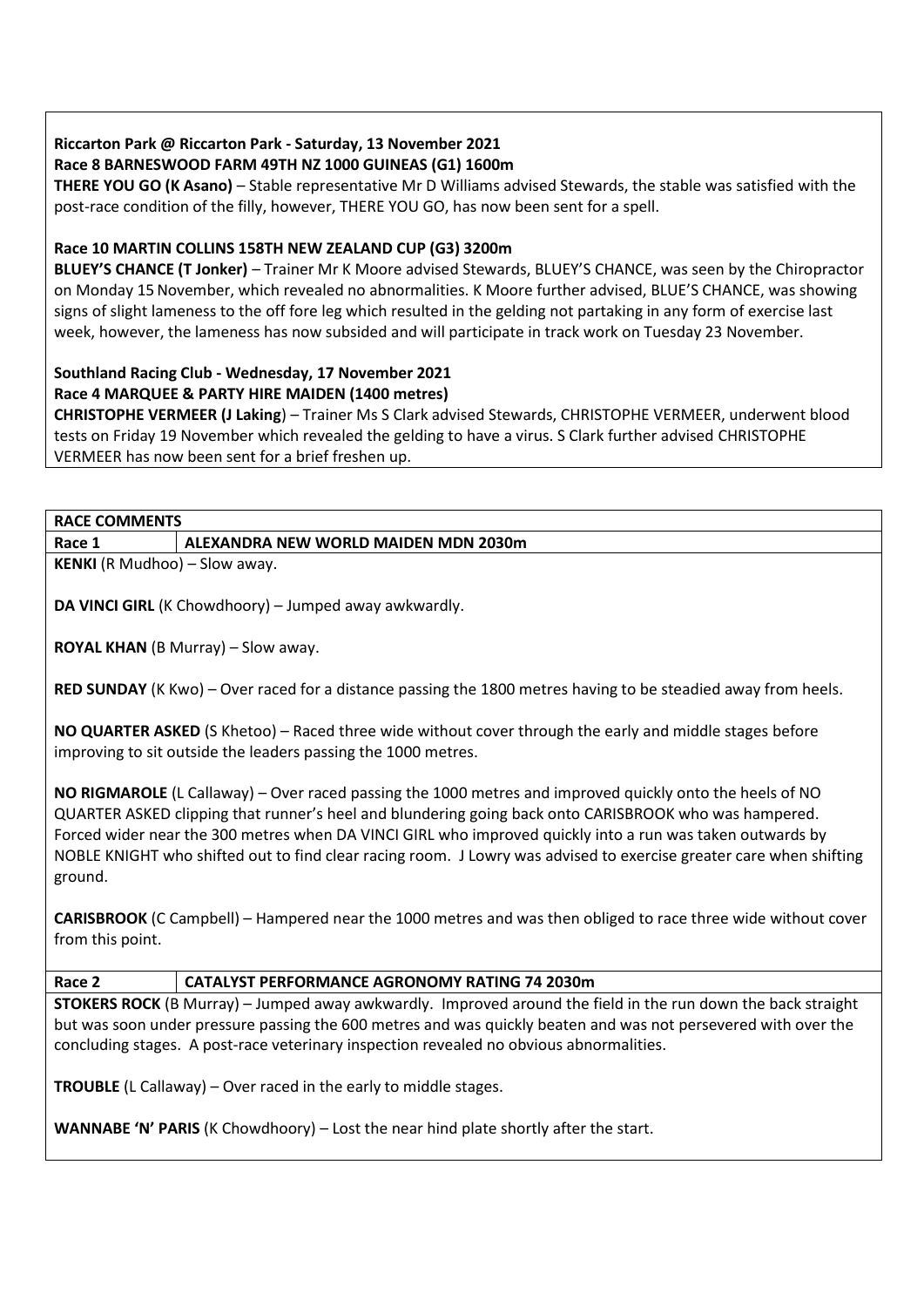**SLAMMER** (K Williams) – When questioned regarding performance the rider advised the gelding had had a comfortable run throughout but when placed under pressure over the concluding stages only battled and had been disappointing.

**Race 3 PGG WRIGHTSON AND AON INSURANCE RATING 65 2030m GOODONYAMATE** (J Lowry) – Slow away.

**WILD LIKE** (K Chowdhoory) – Began awkwardly making contact with ORAKA PLAYBOY. Steadied when placed in restricted room to the inside of REDGUM which was taken in by SHOCK PROSPECT near the 1800 metres with WILD LIKE then over racing for a distance. Held up for the majority of the run home and went to the line not fully tested by its rider.

**POLAR NIGHT** (T Comignaghi) – Blundered on jumping away.

**SHOCK PROSPECT** (K Williams) – Got its head up when being steadied through the early stages. Reported by its rider to have hung from the 600 metres.

**REDGUM** (T Moseley) – Over raced for a short distance passing the 1900 metres and got its head up when being steadied.

**SUPER TAP** (C Johnson) – Over raced through the early stages.

**SUMMER NIGHT** (C Campbell) – Over raced when leading through the middle stages.

**ARE YOU CEREAL** (M Gestain) – Placed in restricted room having to steady passing the 500 metres when GOODONYAMATE shifted out and MIRADELLO lay inwards at this point. Held up passing the 200 metres only gaining clear racing room inside the final 100 metres.

**GERRY JOYCE** (S Toolooa) – Under pressure passing the 600 metres and gave ground from this point finishing a distant last. Stewards ordered a post-race veterinary inspection which revealed no obvious abnormalities. The rider could offer no excuses other than his mount had been under pressure throughout.

**K Williams** (SHOCK PROSPECT) – Was issued with a warning for allowing her mount to shift inwards dictating REDGUM inwards onto WILD LIKE who was crowded having to be restrained passing the 1800 metres.

**Race 4 AGRICENTRE SOUTH AND BLUESKY MEATS MAIDEN 1220m**

**BELLA BROOK** (K Mudhoo) – Slow away. Then was inclined to race ungenerously in the early stages getting its head up.

**SLINKY LINKY** (B May) – Steadied to obtain cover passing the 1000 metres.

**ROUSSANNE** (M Gestain) – Raced wide throughout.

**BEAU STITCH** (B Murray) – Raced wide throughout and was forced wider passing the 400 metres when inside runners shifted out looking for clear racing room.

**VAN HALEN** (D Bothamley) – Held up early in the run home having to shift ground outwards passing the 200 metres to find clear racing room.

**Race 5 OMAKAU AUTO CENTRE RATING 65 1220m**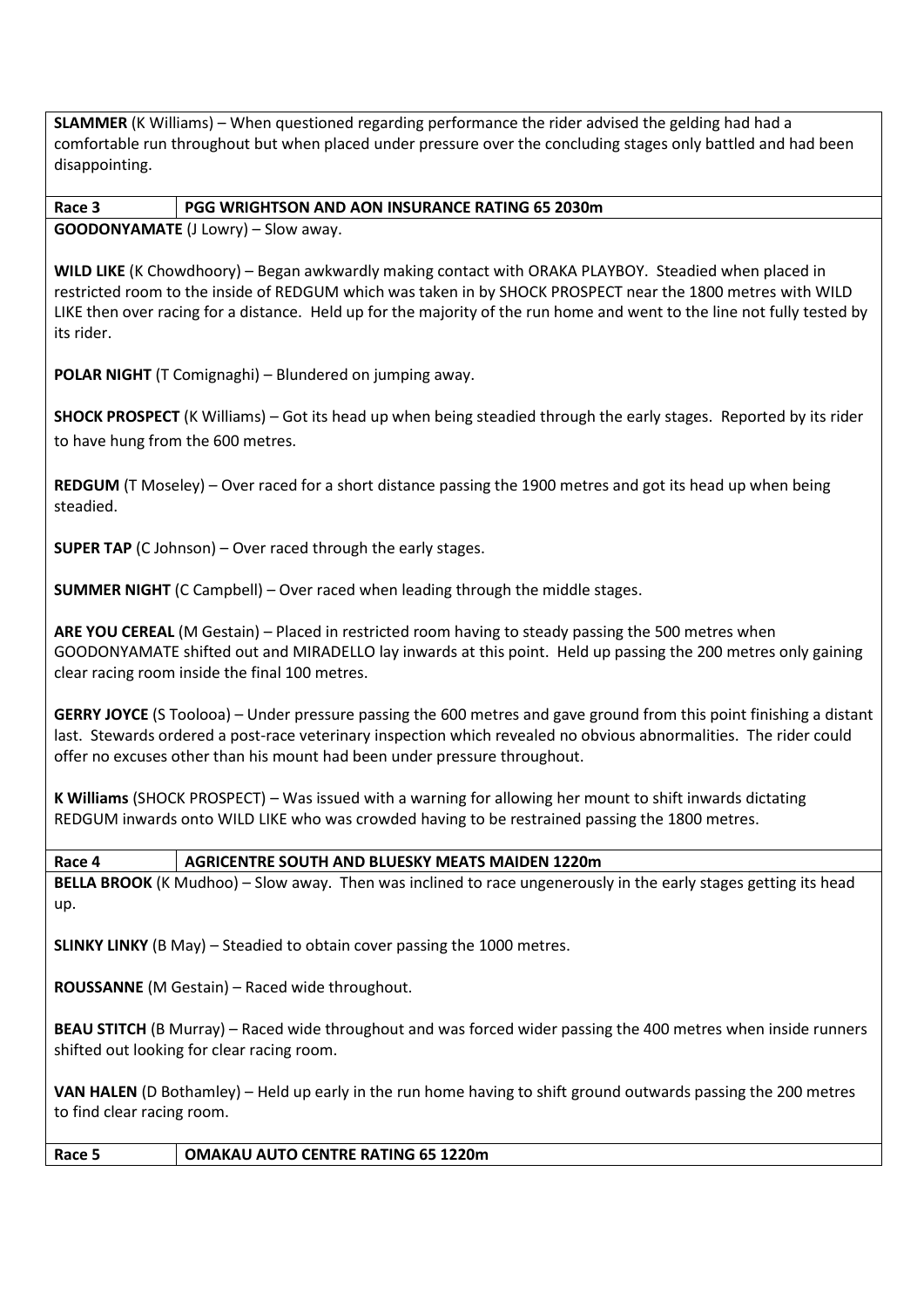**SHAM ON TOAST** (C Campbell) – Reared at the start losing several lengths. Improved quickly onto heels near the 300 metres having to be steadied and shift ground inwards. The connections were advised that a barrier manners warning will be placed on the gelding.

**ARE THERE** (Y Atchamah) – Jumped away awkwardly.

**GLOBAL STAR** (R Mudhoo) – Made the bend near the 700 metres awkwardly. Held up rounding the final turn only gaining clear racing room inside the final 200 metres.

**OUR CLARRY** (B May) - Raced wide for the majority of the event and made the final bend awkwardly shifting wider on the track hampering RADIANT ROSIE and HE'S MI BROTHER.

**RADIANT ROSIE** (T Moseley) – Hampered final bend. Inconvenienced passing the 50 metres.

**HE'S MI BROTHER** (A Bohorun) – Hampered final bend.

**WALKTHISSWEY** (K Chowdhoory) – Shifted out abruptly passing the 50 metres inconveniencing RADIANT ROSIE before being straightened by its rider. When asked to comment on the apparent improved performance trainer P Harris advised the mare had a minor issue but has been working well in recent times and they had been hoping for an improved effort today.

**MISS HARLEY QUINN** (T Comignaghi) – When asked to comment on the performance of the favoured runner the rider was of the opinion the mare needed tracks with more moisture.

**Race 6 CLARE MEMORIAL CENTRAL OTAGO CUP 1220m**

**REDFORD** (B May) – Slow away.

**GOODANYA** (K Chowdhoory) – Restrained early after jumping from a wide barrier.

**TELLYAWHAT** (K Williams) – Jumped away awkwardly making contact with LOVE SQUIRRELS. Held up for the majority of the straight only obtaining clear running near the 100 metres.

**LOVE SQUIRRELS** (C Johnson) – Contacted leaving the barriers.

**DEVIOUS** (D Bothamley) – Over raced in the middle stages.

**THE GOOD SHEPHERD** (A Bohorun) – Raced three wide without cover.

**SPRING BLOSSOM** (L Callaway) – Led for the majority of the race but was under pressure on the home turn and gave ground over the final 200 metres finishing in last placing. Rider advised that although he had been taken on in the lead, he had been disappointed with the mare's effort. Stewards ordered a post-race veterinary inspection which revealed no abnormalities.

**Race 7 NZB INSURANCE PEARL SERIES RACE MDN 1400m**

**LUCYBELLE** (M Gestain) – Slow away. Over raced in the early stages having to be steadied on a number of occasions.

**LA COFRADIA** (K Williams) – Jumped away awkwardly losing ground. When asked to comment on the performance rider advised after being slow to begin the mare had got further back than she intended but when finding clear running in the final straight only battled over the concluding stages.

**MISS PENVOSE** (T Comignaghi) – Slow away.